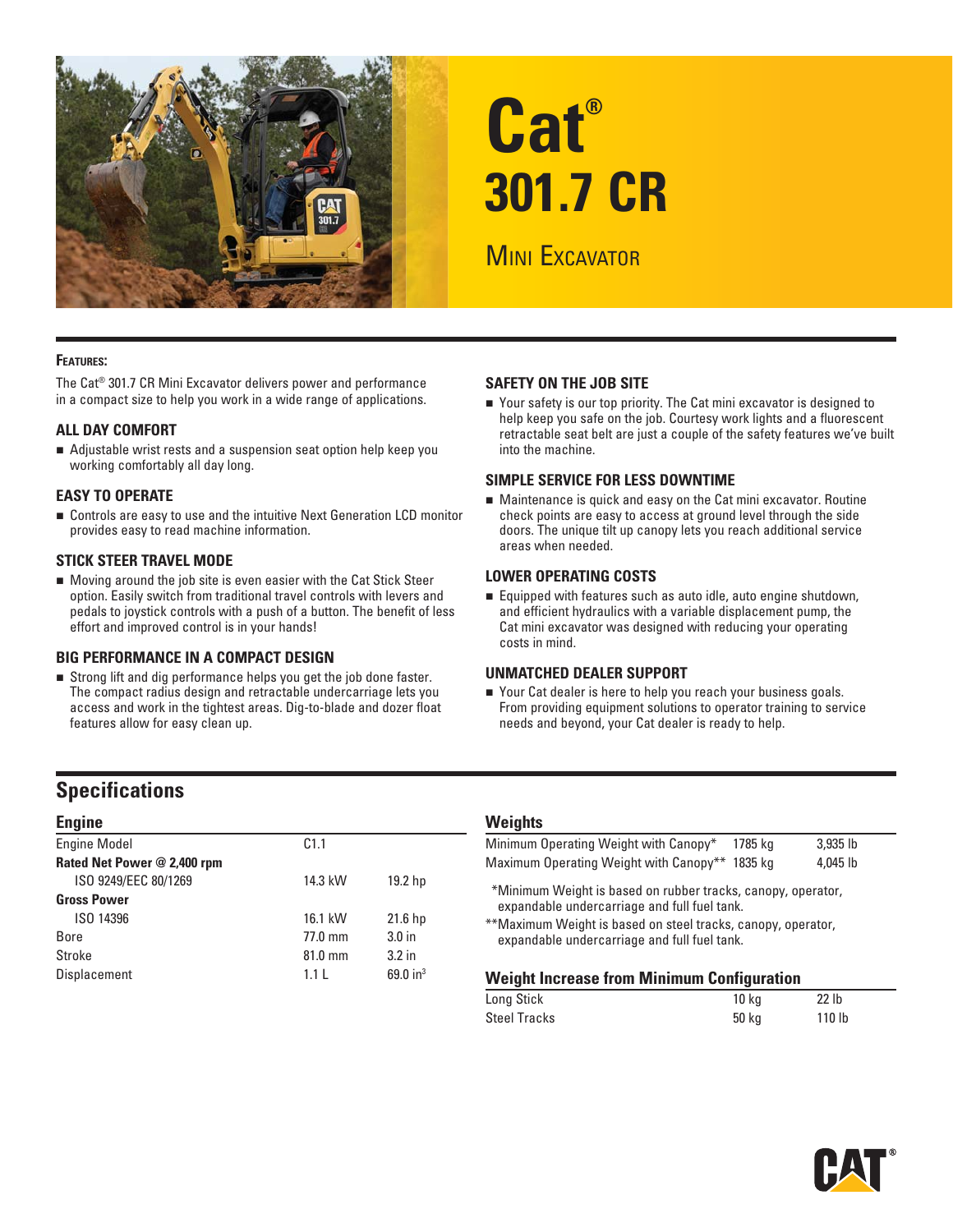# **301.7 CR Mini Excavator**

### **Travel System**

| Travel Speed - High                        | $4.4$ km/h | $2.7$ mph   |  |  |       |
|--------------------------------------------|------------|-------------|--|--|-------|
| Travel Speed - Low                         | $2.9$ km/h | $1.8$ mph   |  |  | $-20$ |
| <b>Maximum Traction Force - High Speed</b> | 11.9 kN    | 2.675.2 lbf |  |  |       |
| Maximum Traction Force - Low Speed         | 18.4 kN    | 4.136.5 lbf |  |  |       |
| Ground Pressure - Minimum Weight           | 27.9 kPa   | $4.0$ psi   |  |  |       |
| Ground Pressure - Maximum Weight           | 28.7 kPa   | $4.2$ psi   |  |  |       |
| Gradeability (maximum)                     | 30 degrees |             |  |  |       |

| <b>Cooling System</b>   | 3.9L   | $1.0$ gal |                   |
|-------------------------|--------|-----------|-------------------|
| Engine Oil              | 4.4 L  | $1.2$ gal |                   |
| <b>Fuel Tank</b>        | 22.0L  | $5.8$ gal |                   |
| <b>Hydraulic Tank</b>   | 18.0L  | $4.8$ gal |                   |
| <b>Hydraulic System</b> | 26.0 L | $6.9$ gal | <b>Dimensions</b> |

### **Hydraulic System**

| Load Sensing Hydraulics with Variable Displacement Piston Pump |                    |                | 2 Vertical Wall          |
|----------------------------------------------------------------|--------------------|----------------|--------------------------|
| Pump Flow @ 2,400 rpm                                          | 66 L/min           | $17.4$ gal/min | 3 Maximum Reach          |
| Operating Pressure - Equipment                                 | 245 bar            | 3,553.4 psi    | at Ground Level          |
| <b>Operating Pressure - Travel</b>                             | 245 bar            | 3,553.4 psi    | 4 Maximum Reach          |
| Operating Pressure - Swing                                     | 147 <sub>bar</sub> | 2,132.1 psi    | 5 Maximum Dig Hei        |
| <b>Auxiliary Circuit - Primary</b>                             |                    |                | 6 Maximum Dump C         |
| Flow                                                           | 33 L/min           | 8.7 gal/min    | 7 Boom in Reach          |
| Pressure                                                       | 245 bar            | 3,553.4 psi    |                          |
| Auxiliary Circuit - Secondary                                  |                    |                | 8 Tail Swing             |
| Flow                                                           | 14 $L/min$         | 3.7 gal/min    | 9 Maximum Blade H        |
| Pressure                                                       | 245 bar            | 3,553.4 psi    | 10 Maximum Blade D       |
| Digging Force - Stick (standard)                               | 9.5 kN             | 2,135.7 lbf    | 11 Boom Height in        |
| Digging Force - Stick (long)                                   | 8.3 kN             | 1,865.9 lbf    | <b>Shipping Position</b> |
| Digging Force - Bucket                                         | 16.2 kN            | 3,641.9 lbf    | 12 Overall Shipping H    |
|                                                                |                    |                | 13 Swing Bearing He      |
| <b>Swing System</b>                                            |                    |                | 14 Overall Undercarri    |
|                                                                |                    |                |                          |

| Width* | 990 mm   | $39.0$ in         |
|--------|----------|-------------------|
| Height | $225$ mm | 8.9 <sub>in</sub> |
|        |          |                   |

### **Certification – Canopy**

| <b>Roll Over Protective Structure (ROPS)</b> | ISO 12117-2: 2008          |  | Below Undercarriage                                              |  |  |  |                  |  |                             |
|----------------------------------------------|----------------------------|--|------------------------------------------------------------------|--|--|--|------------------|--|-----------------------------|
| Tip Over Protective Structure (TOPS)         | ISO 12117: 1997            |  | 21 Stick Length                                                  |  |  |  | 960 mm (37.8 in) |  | 1160 mm $(45.7 \text{ in})$ |
| <b>Top Guard</b>                             | ISO 10262: 1998 (Level II) |  | $\mathbf{u}$ $\mathbf{v}$ $\mathbf{v}$ $\mathbf{v}$ $\mathbf{v}$ |  |  |  |                  |  |                             |

#### **Sound**

Average Exterior Sound Pressure 93 dB(A) (ISO 6395:2008)

• European Union Directive "2000/14/EC"



|                                                                  |                    |                            |    |                                               | <b>Standard Stick</b>     | <b>Long Stick</b>                     |
|------------------------------------------------------------------|--------------------|----------------------------|----|-----------------------------------------------|---------------------------|---------------------------------------|
| <b>Hydraulic System</b>                                          |                    |                            | 1  | Dig Depth                                     | 2350 mm (92.5 in)         | 2540 mm (100.0 in)                    |
| Load Sensing Hydraulics with Variable Displacement Piston Pump   |                    |                            |    | 2 Vertical Wall                               | 1800 mm (70.9 in)         | 1890 mm (74.4 in)                     |
| Pump Flow @ 2,400 rpm                                            | 66 L/min           | 17.4 $g$ al/min            |    | 3 Maximum Reach                               |                           | 3900 mm (153.5 in) 4060 mm (159.8 in) |
| <b>Operating Pressure - Equipment</b>                            | 245 bar            | 3,553.4 psi                |    | at Ground Level                               |                           |                                       |
| <b>Operating Pressure - Travel</b>                               | 245 bar            | 3,553.4 psi                |    | 4 Maximum Reach                               |                           | 3970 mm (156.3 in) 4130 mm (162.6 in) |
| Operating Pressure - Swing                                       | 147 <sub>bar</sub> | 2,132.1 psi                |    | 5 Maximum Dig Height                          |                           | 3430 mm (135.0 in) 3490 mm (137.4 in) |
| Auxiliary Circuit – Primary                                      |                    |                            |    | 6 Maximum Dump Clearance                      | 2450 mm (96.5 in)         | 2510 mm (98.8 in)                     |
| Flow                                                             | $33$ L/min         | 8.7 gal/min                |    | 7 Boom in Reach                               | 1630 mm (64.2 in)         | 1620 mm (63.8 in)                     |
| Pressure                                                         | 245 bar            | 3,553.4 psi                |    | 8 Tail Swing                                  | 650 mm (25.6 in)          | 650 mm (25.6 in)                      |
| Auxiliary Circuit - Secondary<br>Flow                            | 14 $L/min$         | 3.7 gal/min                |    | 9 Maximum Blade Height                        | 270 mm (10.6 in)          | 270 mm (10.6 in)                      |
| Pressure                                                         | 245 bar            | 3,553.4 psi                |    | 10 Maximum Blade Depth                        | 265 mm (10.4 in)          | 265 mm (10.4 in)                      |
| Digging Force - Stick (standard)<br>Digging Force – Stick (long) | 9.5 kN<br>8.3 kN   | 2.135.7 lbf<br>1,865.9 lbf |    | 11 Boom Height in<br><b>Shipping Position</b> | 1090 mm (42.9 in)         | 1040 mm (40.9 in)                     |
| Digging Force – Bucket                                           | 16.2 kN            | 3,641.9 lbf                |    | 12 Overall Shipping Height                    | 2300 mm (90.6 in)         | 2300 mm (90.6 in)                     |
|                                                                  |                    |                            |    | <b>13</b> Swing Bearing Height                | 442 mm (17.4 in)          | 442 mm (17.4 in)                      |
| <b>Swing System</b>                                              |                    |                            | 14 | Overall Undercarriage Length                  | 1590 mm (62.6 in)         | 1590 mm (62.6 in)                     |
| <b>Machine Swing Speed</b>                                       | 9.8 rpm            |                            |    | 15 Overall Shipping Length†                   |                           | 3620 mm (142.5 in) 3590 mm (141.3 in) |
|                                                                  |                    |                            | 16 | <b>Boom Swing Right</b>                       | 50 degrees                | 50 degrees                            |
| <b>Blade</b>                                                     |                    |                            | 17 | <b>Boom Swing Left</b>                        | 65 degrees                | 65 degrees                            |
| Width*                                                           | 990 mm             | 39.0 in                    | 18 | <b>Track Belt/Shoe Width</b>                  | 230 mm (9.1 in)           | $230 \text{ mm} (9.1 \text{ in})$     |
| Height                                                           | 225 mm             | 8.9 in                     |    | 19 Track Width                                |                           |                                       |
| *Expanded – 1300 mm (51 in)                                      |                    |                            |    | Retracted                                     | 990 mm (39.0 in)          | 990 mm (39.0 in)                      |
|                                                                  |                    |                            |    | Expanded                                      |                           | 1300 mm (51.18 in) 1300 mm (51.18 in) |
| <b>Certification – Canopy</b>                                    |                    |                            | 20 | <b>Minimum Ground Clearance</b>               | $150 \text{ mm}$ (5.9 in) | $150 \text{ mm}$ (5.9 in)             |
| Roll Over Protective Structure (ROPS)                            | ISO 12117-2: 2008  |                            |    | <b>Below Undercarriage</b>                    |                           |                                       |
| Tip Over Protective Structure (TOPS)                             | ISO 12117: 1997    |                            | 21 | <b>Stick Length</b>                           | 960 mm (37.8 in)          | 1160 mm (45.7 in)                     |

† Overall Shipping Length depends on blade position during shipment.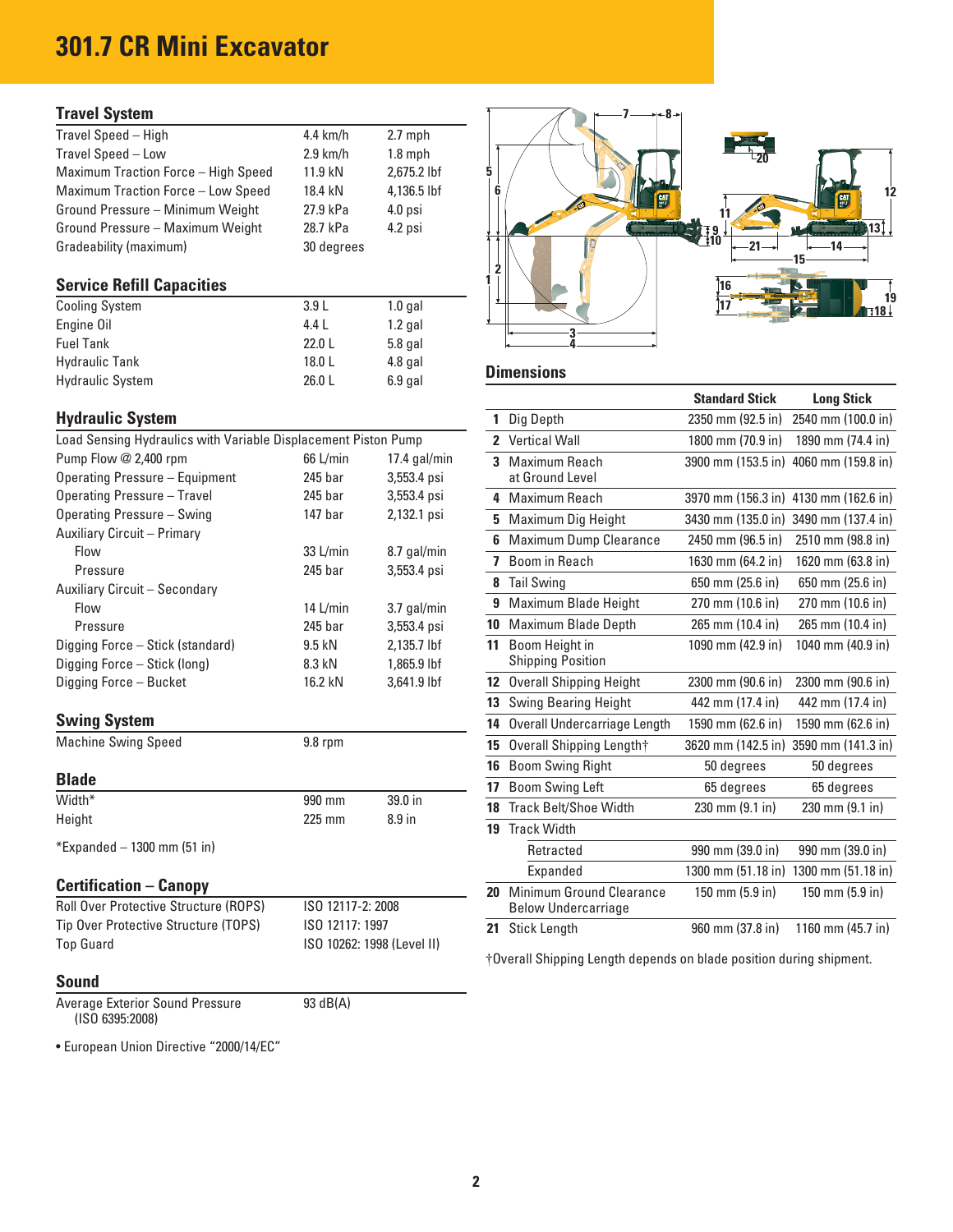|                  | 2 m (6.6 ft)<br><b>Lift Point Radius (Maximum)</b> |                       |                 |                   |                |                 |                   |              |                   |  |
|------------------|----------------------------------------------------|-----------------------|-----------------|-------------------|----------------|-----------------|-------------------|--------------|-------------------|--|
|                  | <b>Over Front</b>                                  |                       |                 |                   |                |                 | <b>Over Front</b> |              | m                 |  |
|                  | <b>Lift Point Height</b>                           |                       | <b>Blade Up</b> | <b>Blade Down</b> | Over Side      | <b>Blade Up</b> | <b>Blade Down</b> | Over Side    | (f <sup>t</sup> ) |  |
| 2 <sub>m</sub>   | <b>Standard Stick</b>                              | kg<br>(1b)            |                 |                   |                | 232<br>(517)    | 336<br>(744)      | 246<br>(549) | 3.1<br>(10.0)     |  |
| (6.6 ft)         | Long Stick                                         | kg<br>(Ib)            |                 |                   |                | 210<br>(467)    | 268<br>(593)      | 223<br>(497) | 3.3<br>(10.8)     |  |
| 1.5 <sub>m</sub> | <b>Standard Stick</b>                              | kg<br>(1b)            | 442<br>(946)    | 442<br>(946)      | 442<br>(946)   | 204<br>(452)    | 329<br>(726)      | 217<br>(481) | 3.3<br>(10.8)     |  |
| $(4.9$ ft)       | Long Stick                                         | kg<br>(1b)            |                 |                   |                | 186<br>(412)    | 265<br>(585)      | 199<br>(440) | 3.5<br>(11.7)     |  |
| 1 <sub>m</sub>   | <b>Standard Stick</b>                              | kg<br>(1b)            | 435<br>(938)    | 775<br>(1,644)    | 458<br>(988)   | 190<br>(420)    | 336<br>(740)      | 203<br>(448) | 3.4<br>(11.7)     |  |
| (3.3 ft)         | Long Stick                                         | kg<br>(lb)            | 441<br>(950)    | 636<br>(1,351)    | 464<br>(1,000) | 174<br>(384)    | 273<br>(600)      | 186<br>(411) | 3.6<br>(12.5)     |  |
| 0 <sub>m</sub>   | <b>Standard Stick</b>                              | kg<br>(1b)            | 398<br>(858)    | 938<br>(2,018)    | 422<br>(909)   | 189<br>(418)    | 398<br>(877)      | 202<br>(446) | 3.4<br>(11.7)     |  |
| (0 ft)           | Long Stick                                         | kg<br>$(\mathsf{lb})$ | 394<br>(848)    | 946<br>(2,031)    | 417<br>(899)   | 172<br>(380)    | 323<br>(712)      | 185<br>(407) | 3.6<br>(11.7)     |  |

# **Lift Capacities – Minimum Configuration\***

\*Minimum Weight includes rubber tracks, canopy, operator, full fuel tank, expanded undercarriage, and no bucket.

### **Lift Capacities – Maximum Configuration\*\***

|                  |                          |                       |                   | 2 m (6.6 ft)      |                | <b>Lift Point Radius (Maximum)</b> |                   |              |                   |
|------------------|--------------------------|-----------------------|-------------------|-------------------|----------------|------------------------------------|-------------------|--------------|-------------------|
|                  |                          |                       | <b>Over Front</b> |                   |                |                                    | <b>Over Front</b> |              | m                 |
|                  | <b>Lift Point Height</b> |                       | <b>Blade Up</b>   | <b>Blade Down</b> | Over Side      | <b>Blade Up</b>                    | <b>Blade Down</b> | Over Side    | (f <sup>t</sup> ) |
| 2 <sub>m</sub>   | <b>Standard Stick</b>    | kg<br>$(\mathsf{lb})$ |                   |                   |                | 240<br>(535)                       | 336<br>(744)      | 255<br>(569) | 3.1<br>(10.0)     |
| (6.6 ft)         | Long Stick               | kg<br>(1b)            |                   |                   |                | 217<br>(484)                       | 268<br>(593)      | 231<br>(515) | 3.3<br>(10.8)     |
| 1.5 <sub>m</sub> | <b>Standard Stick</b>    | kg<br>(lb)            | 442<br>(946)      | 442<br>(946)      | 442<br>(946)   | 212<br>(469)                       | 329<br>(726)      | 225<br>(499) | 3.3<br>(10.8)     |
| (4.9 ft)         | Long Stick               | kg<br>(lb)            |                   |                   |                | 193<br>(428)                       | 265<br>(585)      | 206<br>(457) | 3.5<br>(11.7)     |
| 1 m              | <b>Standard Stick</b>    | kg<br>(lb)            | 449<br>(970)      | 775<br>(1,644)    | 474<br>(1,023) | 197<br>(436)                       | 336<br>(740)      | 211<br>(465) | 3.4<br>(11.7)     |
| (3.3 ft)         | Long Stick               | kg<br>$(\mathsf{lb})$ | 455<br>(982)      | 636<br>(1,351)    | 480<br>(1,035) | 181<br>(399)                       | 273<br>(600)      | 194<br>(427) | 3.6<br>(12.5)     |
| 0 <sub>m</sub>   | <b>Standard Stick</b>    | kg<br>$(\mathsf{lb})$ | 413<br>(890)      | 938<br>(2,018)    | 438<br>(944)   | 197<br>(434)                       | 398<br>(877)      | 210<br>(464) | 3.4<br>(11.7)     |
| (0 ft)           | Long Stick               | kg<br>(lb)            | 408<br>(879)      | 946<br>(2.031)    | 433<br>(933)   | 179<br>(395)                       | 323<br>(712)      | 192<br>(424) | 3.6<br>(11.7)     |

\*\* Maximum Weight includes steel tracks, canopy, operator, full fuel tank, expanded undercarriage, and no bucket.